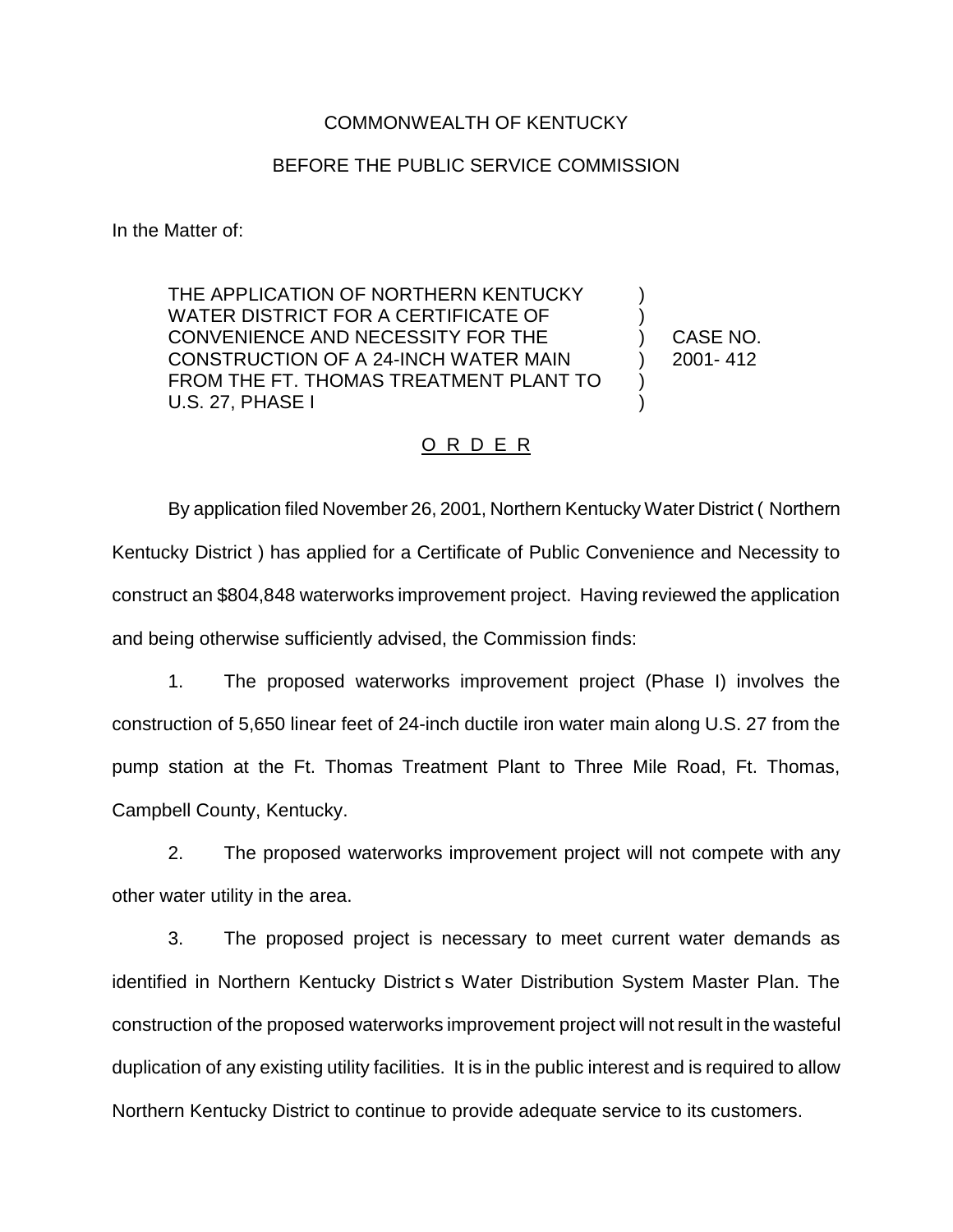4. Viox & Viox, Inc., Consulting Engineers and Surveyors, of Erlanger, Kentucky prepared the drawings and specifications for the proposed waterworks improvement project.

5. The Division of Water of the Kentucky Natural Resources and Environmental Protection Cabinet has approved the drawings and specifications for the proposed waterworks improvement project.

6. Estimated total cost of the proposed waterworks improvement project is \$804,848.

7. Northern Kentucky District proposes to finance the proposed waterworks project through the 2001 Bond Anticipation Note, which will be converted to a long-term bond at some future date.

8. Public convenience and necessity require construction of the proposed waterworks improvement project.

IT IS THEREFORE ORDERED that:

1. Northern Kentucky District is granted a Certificate of Public Convenience and Necessity to construct the proposed waterworks improvement project as set forth in the drawings and specifications contained in its application.

2. Northern Kentucky District shall obtain approval from the Commission prior to performing any additional construction not expressly authorized by this Order.

3. Any deviation from the construction approved shall be undertaken only with the prior approval of the Commission.

4. Northern Kentucky District shall furnish documentation of the total costs of this project including the cost of construction and all other capitalized costs (engineering, legal, administrative, etc.) within 60 days of the date that construction is substantially completed. Construction costs shall be classified into appropriate plant accounts in